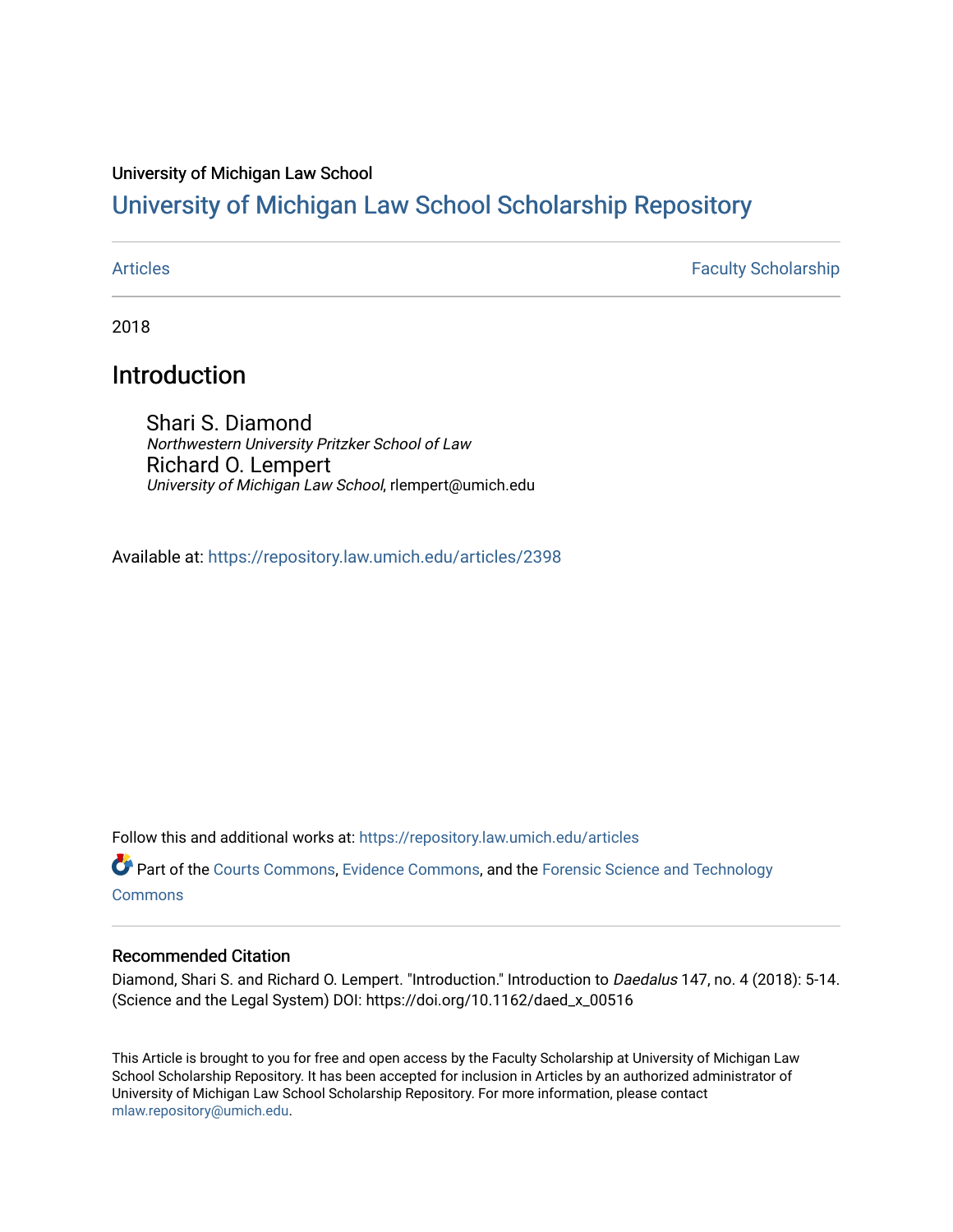# **Introduction**

## *Shari Seidman Diamond & Richard O. Lempert*

shari seidman diamond, a Fellow of the American Academy since 2012, is the Howard J. Trienens Professor of Law and Professor of Psychology at the Northwestern University Pritzker School of Law, and Research Professor at the American Bar Foundation.

richardo. lempert, a Fellow of the American Academy since 1993, is the Eric Stein Distinguished University Professor of Law and Sociology, emeritus, at the University of Michigan.

*(Complete author biographies appear at the end of the essay.)*

 $\dot{\mathrm{E}}$ xperts bedeviled the legal system long before seventeenth-century Salem, when the town's good citizens relied on youthful accusers and witchcraft experts to identify the devil's servants in their midst. As in Salem, claims of expertise have often been questioned and objections raised about the bases of expert knowledge. Expertise, then and now, did not have to be based on science; but the importance of science and the testimony of scientific experts has since medieval times been woven into the fabric of the English jurisprudence that Americans inherited. In cases as long ago as 1299 we find examples of courts seeking help from "scientists." In that year, physicians and surgeons in London were called on to advise the court on the medical value of the flesh of wolves.<sup>1</sup> In 1619, two physicians offered the opinion that a wife could bear a legitimate child "forty weeks and nine days" after the death of her husband.<sup>2</sup> Throughout this period, medical authority was called on by the coroners' courts to determine whether a death was due to suicide or to other causes, a crucial determination because suicide was a felony that entitled the Crown to take possession of a deceased's estate.3 Medical testimony is still the most common form of scientific expertise presented in court, but expert advice on legal matters has expanded exponentially, reflecting the enormous range of scientific knowledge that modern scholarship has produced.

Although recognizing the need for scientific assistance, judges soon learned that sources claiming scientific expertise did not always agree. For example,

© 2018 by Shari Seidman Diamond & Richard O. Lempert doi:10.1162/DAED\_ x\_00516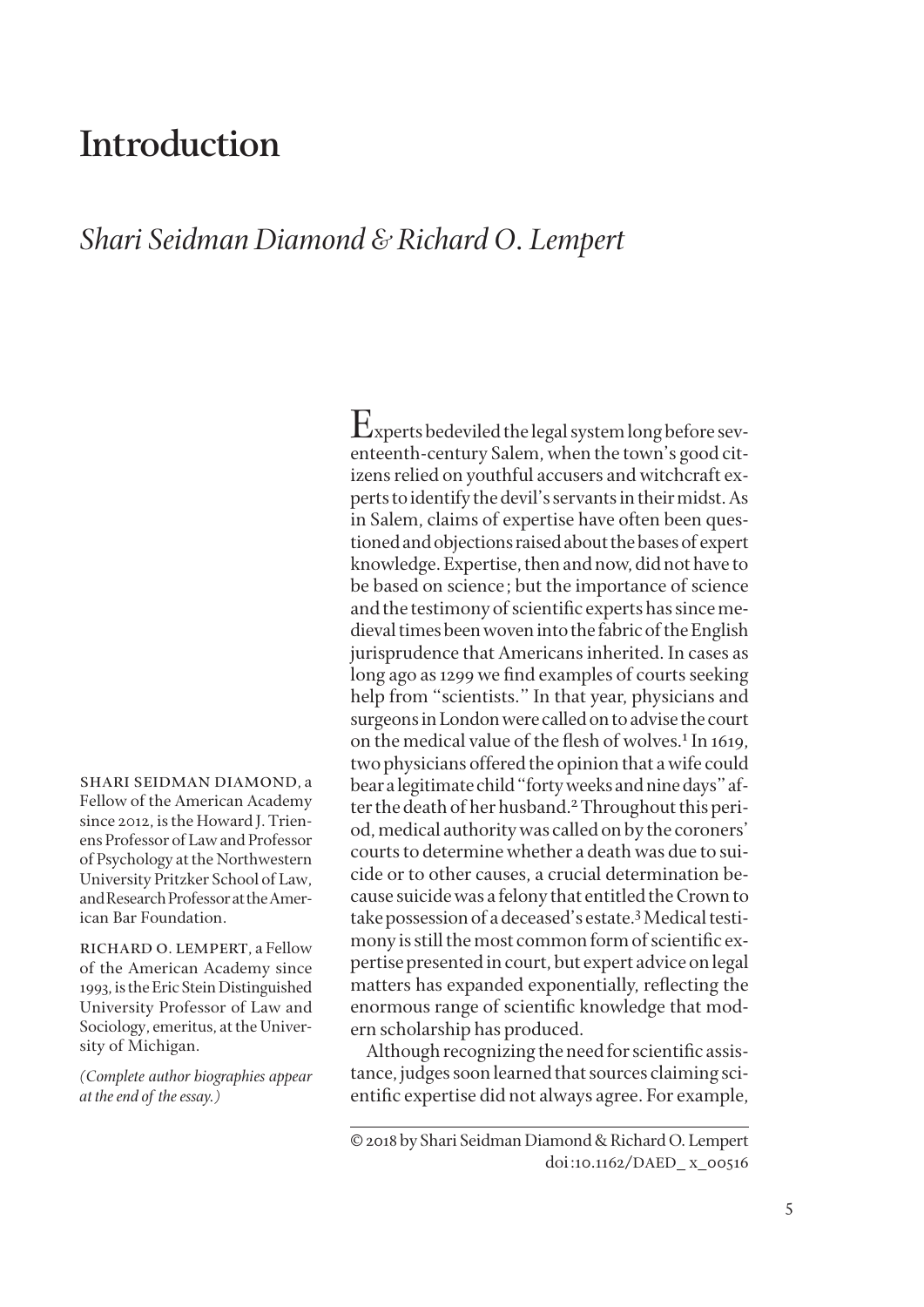### *Introduction* in the 1781 trial of *Folkes v. Chadd*, the issue was whether the construction of an embankment, as opposed to natural forces, had caused the deterioration of Wells Harbor. The first trial introduced engineering testimony from a well-credentialed Fellow of the Royal Society. By the third trial in 1783, prestigious engineering experts testified on both sides and were subjected to vigorous cross-examination. The disagreement, in retrospect, was understandable: more than two hundred years later, science still cannot provide a definitive answer to the question posed in that litigation.4 Yet the legal system then as now needed to resolve the dispute between the parties, and the scientific evidence offered was the best they had to work with. As the trial system and the law of evidence developed, courts and juries have continued to struggle to make use of the conflicting expert advice they receive.Judges and juries, lacking the scientific knowledge of experts, both face difficult challenges in understanding and applying expert scientific testimony. Not surprisingly, they occasionally get the science they are supposed to evaluate wrong, and what the legal system has accepted as sound science has not always withstood the test of time.

 How well factfinders do in understanding and applying science is a matter of some controversy, but it is not the only issue that arises at the interface of law and science. The two fields are in many ways culturally distinct. Good science often involves the withholding of judgment until more evidence has accumulated. The law requires that decisions be reached upon the conclusion of trials regardless of gaps in the available evidence. Science seeks empirical truths regardless of their implications, and scientists ideally share in a common truth-seeking mission. Litigants aim at persuading a judge or jury to favor their side regardless of where the truth lies; harsh questioning and emotional appeals are not

out of bounds if they serve that end, even when it is scientists being questioned. Often in modern litigation, the law must be informed by scientific evidence as communicated by the views of the scientists who present it. These are typically experts chosen and paid by parties because, regardless of the law's needs, scientists, with rare exceptions, cannot be forced to contribute what they know. Science is in principle always open to revision as additional evidence accumulates. The law can be slow to change and its treatment of science may be determined by precedent, even when a scientific consensus recognizes that the science that supported the precedent is no longer regarded as sound.

The essays in this volume deal with tensions and areas of overlapping interest at the interface of science and the legal system. Many of the essays are written by scientist-lawyer teams. This is no accident; in selecting authors we tried wherever possible to match across disciplines to highlight and bridge potential gaps in perspectives. In some cases, we selected single authors who themselves are both scientists and legal scholars. Our goal was to avoid the silo mentality that too often creates obstacles to useful discourse between science and law.

The essays in this issue are divided into three sections. The essays in the first section examine the science-law interface by focusing attention on two sets of key players: the judges who determine what scientific evidence will be considered by the legal system, and the scientists and engineers with the expertise to provide that assistance. The authors of the first two essays have closely studied the history, discourse, and decision-making of U.S. courts when they are called on to deal with scientific evidence as gatekeepers and decision makers. The third essay provides a perspective from the other side of the law-science divide. It presents the first published survey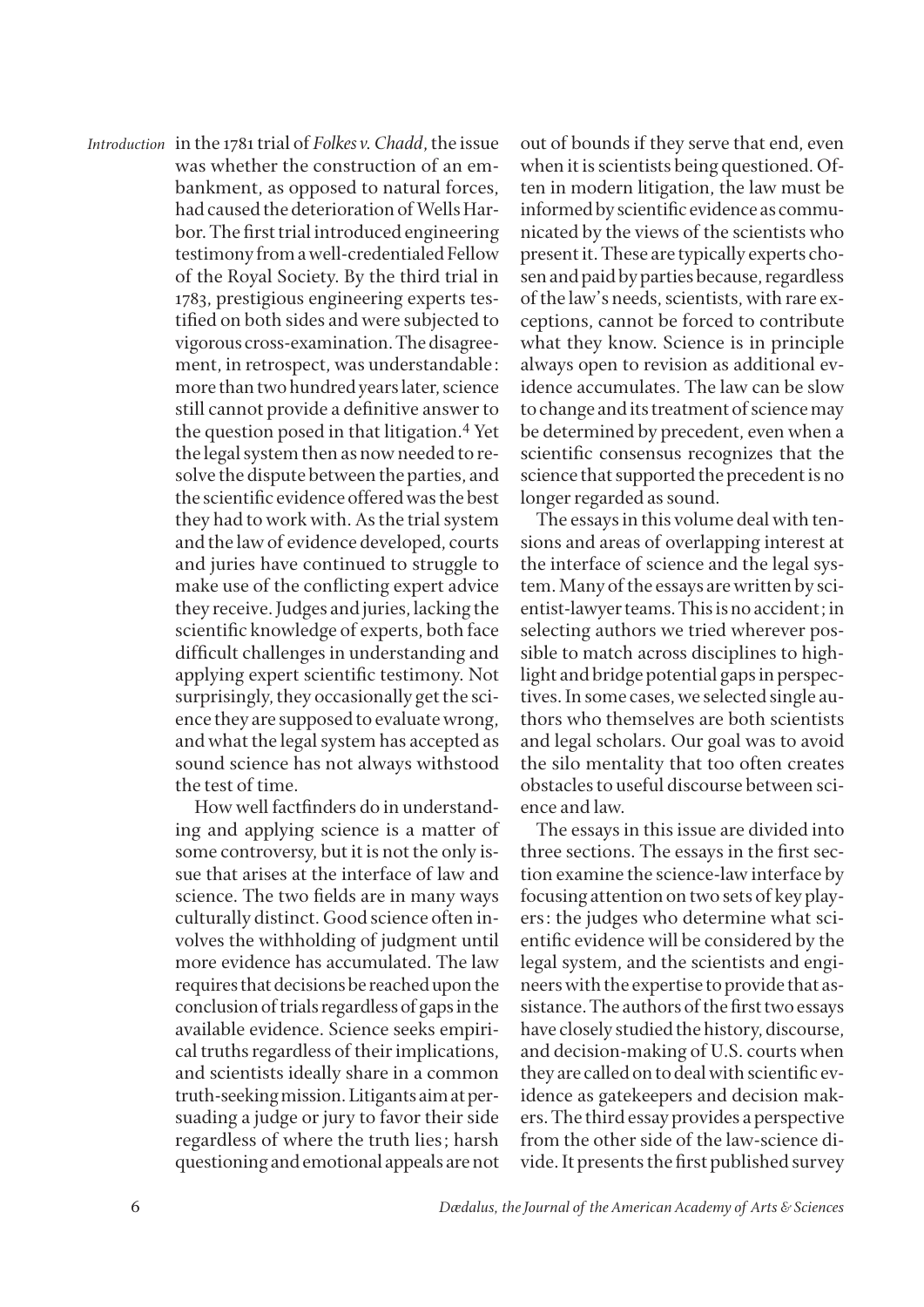results from a sample of distinguished scientific and engineering experts who were asked about their views of the legal system and about their participation in it (or not).

The five essays in the second section provide insights into the interactions between scientific expertise and the legal system by focusing on specific fields: neuroscience, patents, eyewitness identification, forensic evidence as a whole, and fingerprint evidence in particular. Each of these contributions highlights what science can offer, but also analyzes the obstacles that arise in obtaining and evaluating scientific advice in a legal context.

The authors in the third section tackle the difficult procedural challenges posed by the interaction between scientific experts and legal factfinders. These three essays consider modest and not-so-modest changes to the traditional conduct of American legal proceedings that might improve both the presentation and evaluation of scientific evidence.

The issue closes with a look at the continuing dialogue between members of the scientific and legal communities.

Now for a closer look.

In the volume's opening essay, Sheila Jasanoff addresses an issue fundamental to any discussion of science and the law: what determines the reception given ostensibly scientific claims when they enter the legal system and are reinterpreted in a legal context? Jasanoff argues that judicial common sense, rooted in judges' cultural understandings, forms the lens through which scientific claims are assessed by courts. She makes a powerful case for her view of how judicial authority and judges' commonsense understandings of the import and validity of scientific claims provide the standards that effectively determine how scientific evidence is perceived and used by courts. Her perspective cautions against analyses that too frequently begin and end

*Shari*  with *Daubert v. Merrell Dow Pharmaceuticals*, *Seidman*  the Supreme Court case that firmly established the judge's role as gatekeeper when *Richard O. Lempert* courts are offered scientific evidence. She uses an extensive analysis of *Kumho Tire Co. v. Carmichael*, a case that made it clear that *Daubert* extended to engineering and technical experts to show how the standards for admitting scientific evidence, which the *Daubert* court tried to draw from their understanding of how scientific truths are established, are easily submerged by judges' commonsense perspectives on what methods and theories make for sound scientific or technical conclusions. Her analyses of later cases highlight limits on the guidance that *Daubert* can give, for science may background some legal questions but be unable to answer them.

In closing her essay, Jasanoff argues that one cannot expect judges to think like scientists when evaluating scientific evidence, but she contends that we can demand of judges who confront scientific issues more than unreflective common sense. The challenge is not to make scientists of judges but rather to reflect on how judges should go about thinking about science and to find ways of encouraging judges to appreciate what science can tell them and see beyond their own common sense. Although Jasanoff does not say it, the task becomes more difficult as ideology affects judgments.

Linda Greenhouse, closely scrutinizing how members of the U.S. Supreme Court have responded to scientific evidence, provides a detailed study of the ways that law and medical science have intertwined in the jurisprudence surrounding abortion, beginning with *Roe v. Wade*. Greenhouse tells us that the case law began with a focus more on protecting medical doctors in their exercise of professional judgment from the threat of prosecution than on the interests that pregnant women had in choosing to terminate a pregnancy. As Greenhouse de-

*Diamond &*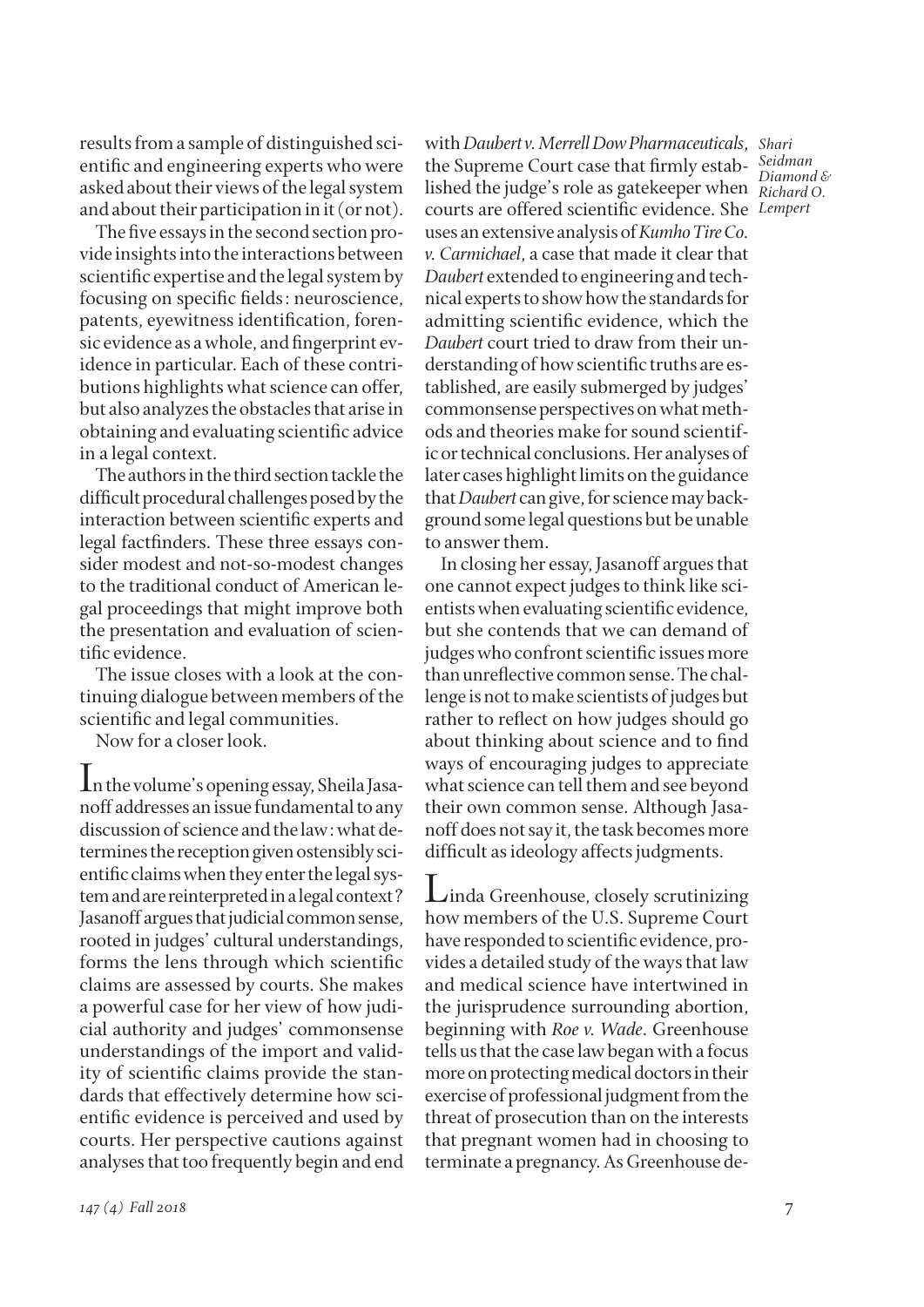*Introduction* scribes the case law, an elaborate dance has been occurring between science and the law, with each in turn taking steps forward and back. Which partner is moving forward depends on legal understandings of the deference courts owe legislative fact-finding and limits on this deference when the facts do not even arguably stand up to scientific scrutiny.

> In *Whole Woman's Health v. Hellerstedt*, for example, the question was whether courts should defer to the Texas legislature's assertion that protecting the safety of women getting an abortion requires that doctors who perform abortions must have hospital admitting privileges (a requirement that would, in effect, close most abortion clinics). The U.S. Supreme Court rejected the legislation, which ignored the compelling medical evidence that requiring hospital privileges does nothing to protect women needing more medical attention than a clinic can provide. But the path to the Supreme Court's decision was rocky. The decision of the District Court that initially heard the case, finding that the facts were inconsistent with the legislative claim, was reversed by the Circuit Court on appeal on the respectable-in-theory but unjustified-in-context claim that federal courts should defer to legislative factfinding on the need for health-related regulation. The Court of Appeals also refused to stay its decision pending appeal to the Supreme Court. By the time the Supreme Court eventually upheld the District Court's decision enjoining enforcement of the statute, in 2016, about half of Texas's abortion providers had permanently closed their doors. Although science-based evidence eventually prevailed in this case, an important lesson from this dance between law and science is that judges vary in their openness to what science and technology can offer, with ideology sometimes motivating a failure to accept even strong scientific evidence.

 $\text{W}_{\text{\rm e}}$ , Shari Diamond and Richard Lempert, coeditors of this volume, describe the results of a survey that many Academy members participated in–our thanks! Conducted with the cooperation of the American Academy of Arts and Sciences, the survey examines the views of the legal system held by some of the nation's most distinguished scientists and engineers, including what motivates them to participate or to refuse to participate in lawsuits when asked. We began the project with some doubt that the legal system was soliciting assistance from the kinds of scientific and engineering experts whose accomplishments have led to Academy membership–or that, perhaps, such experts were being asked but were unwilling to participate. The results showed that these concerns were unwarranted. A majority (54 percent) of respondents reported having been asked for advice, and most of those asked had agreed to participate at least once.

Nonetheless, we found that the experts reported that lack of time frequently limited their participation, and that they sometimes turned down requests due to a discrepancy between their area of expertise and the scientific issues they were asked about, suggesting that greater participation might be promoted through a more effective matching system. In addition, respondents endorsed several potential changes in procedures used by the legal system that might increase their willingness to participate. Some of these potential changes are discussed in greater depth in the third section of this volume. Finally, we found an intriguing relation between participation and belief in the ability of the legal system to deal well with scientific matters, including some evidence that participation fuels higher opinions. This is a relationship that deserves further investigation.

 $\rm\,M$  ore than any other contribution to this volume, Jules Lobel and Huda Akil's essay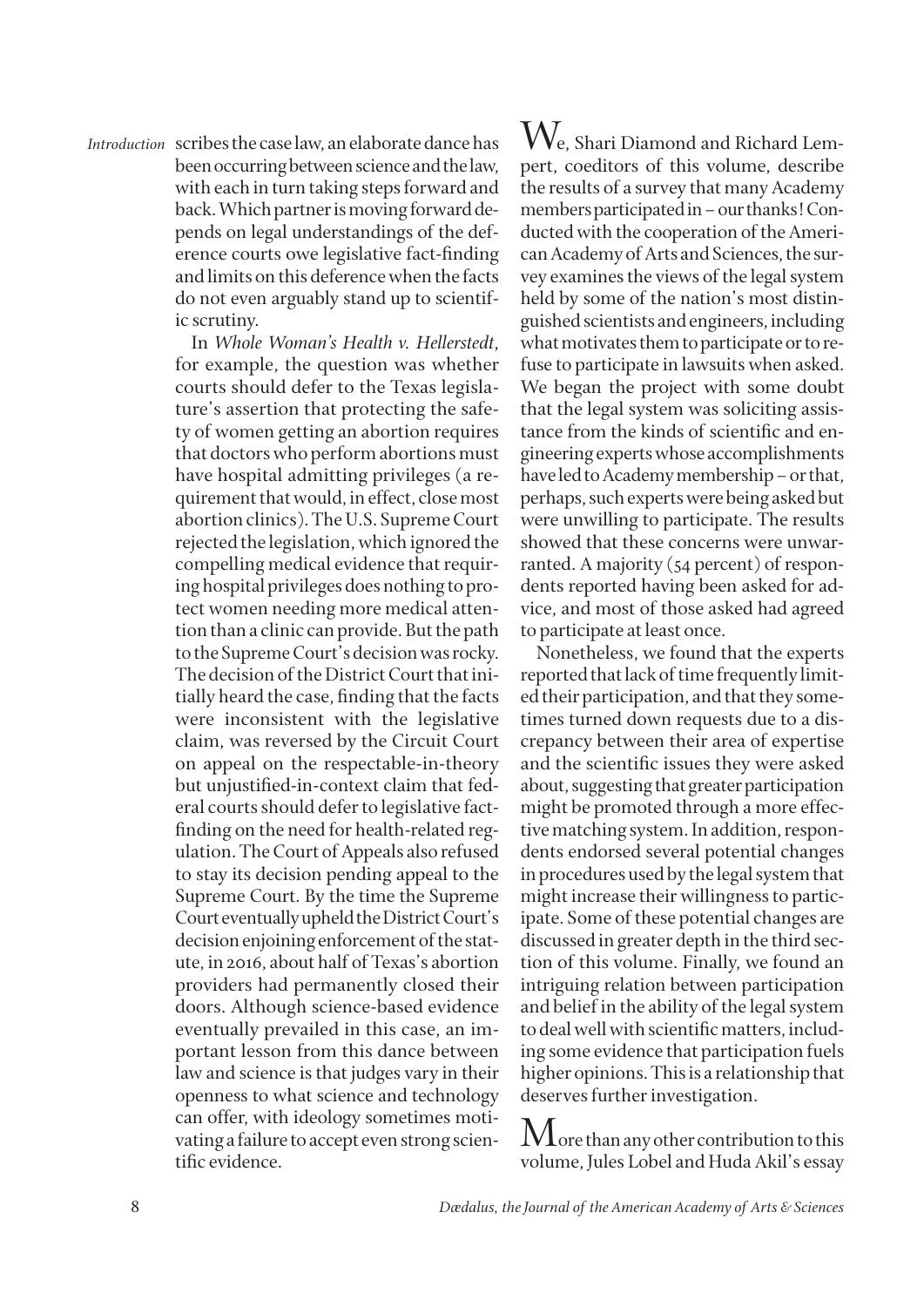on law and neuroscience is positioned on an active and changing border between law and science. Courts are increasingly being asked to consider neuroscience evidence. To date, neuroscience has had the greatest impact on legal processes on the criminal side, where neuroscience evidence can reveal deficiencies in an accused's brain that suggest the intent behind a criminal action was in part the result of physiological abnormalities. The evidence can even have constitutional significance, as in *Roper v. Simmons*, the case that barred executing juveniles, influenced in part by evidence regarding the neurological development of youthful brains. Civil litigation too may be transformed by neuroscience. The civil justice system has long resisted awarding damages or other relief based on emotional pain unaccompanied by noticeable physical harm. Such suits were regarded with suspicion because of the subjective nature of claims of emotional harm and the difficulties of finding objective proof. But to the extent that neuroscience can provide imaging evidence that a claimant's brain deviates from normal human physiology, the claim of emotional harm is objectively supported and physical harm is shown to be present.

 Much of the Lobel-Akil essay is devoted to a close look at cases arguing that longterm solitary confinement is unconstitutionally cruel and unusual. Although lawyers opposing extended solitary confinement have few if any scientifically rigorous studies of people to draw on, considerable animal research and a body of neuroscience theory supports the claim that people's brains undergo seriously harmful and likely permanent changes when they are denied social contact and environmental stimulation over long periods of time. To the extent this new research moves the dial on the practice and legality of longterm solitary confinement, it will also tell us something about the law. Most people,

judges included, do not need neuroscience Shari to convince them of the horror of isolating *Seidman*<br>*Diamond &* people in small confined spaces with almost *Richard O. Lempert* no social contact for years on end. Yet the law may need scientific evidence in support of what almost everyone knows before it will discard the fiction that solitary confinement differs simply in degree, rather than in kind, from the normal deprivations that anyone imprisoned suffers. This may be one area in which scientific evidence can resolve differences between conflicting commonsense beliefs.

Rebecca Eisenberg and Robert Cook-Deegan write about an area in which science and the law are intertwined to the point where they cannot be untangled: the U.S. patent system. The authors focus their attention on the Bayh-Dole Act, which changed prior law by not only allowing but also encouraging organizations that develop patentable inventions through research funded by federal agencies to acquire proprietary rights to these inventions. The goal was to promote the commercialization of the fruits of federally funded science. Universities were the most visible intended beneficiaries, and the image of universities as entities working for the common good by advancing and sharing knowledge created halo effects without which Bayh-Dole might never have become law. The benefits of Bayh-Dole were, however, later extended from nonprofits and small businesses to large corporations by a low visibility amendment.

Eisenberg and Cook-Deegan document the effects of Bayh-Dole by focusing on how universities responded to their new rights in light of the income streams these rights enabled. In many cases, it appears, monetary concerns dwarfed whatever perceived commitment to the common good universities benefited from when the case was made for Bayh-Dole and in their later patent-related legislative lobbying. In a number of instances, universities claimed

*Seidman*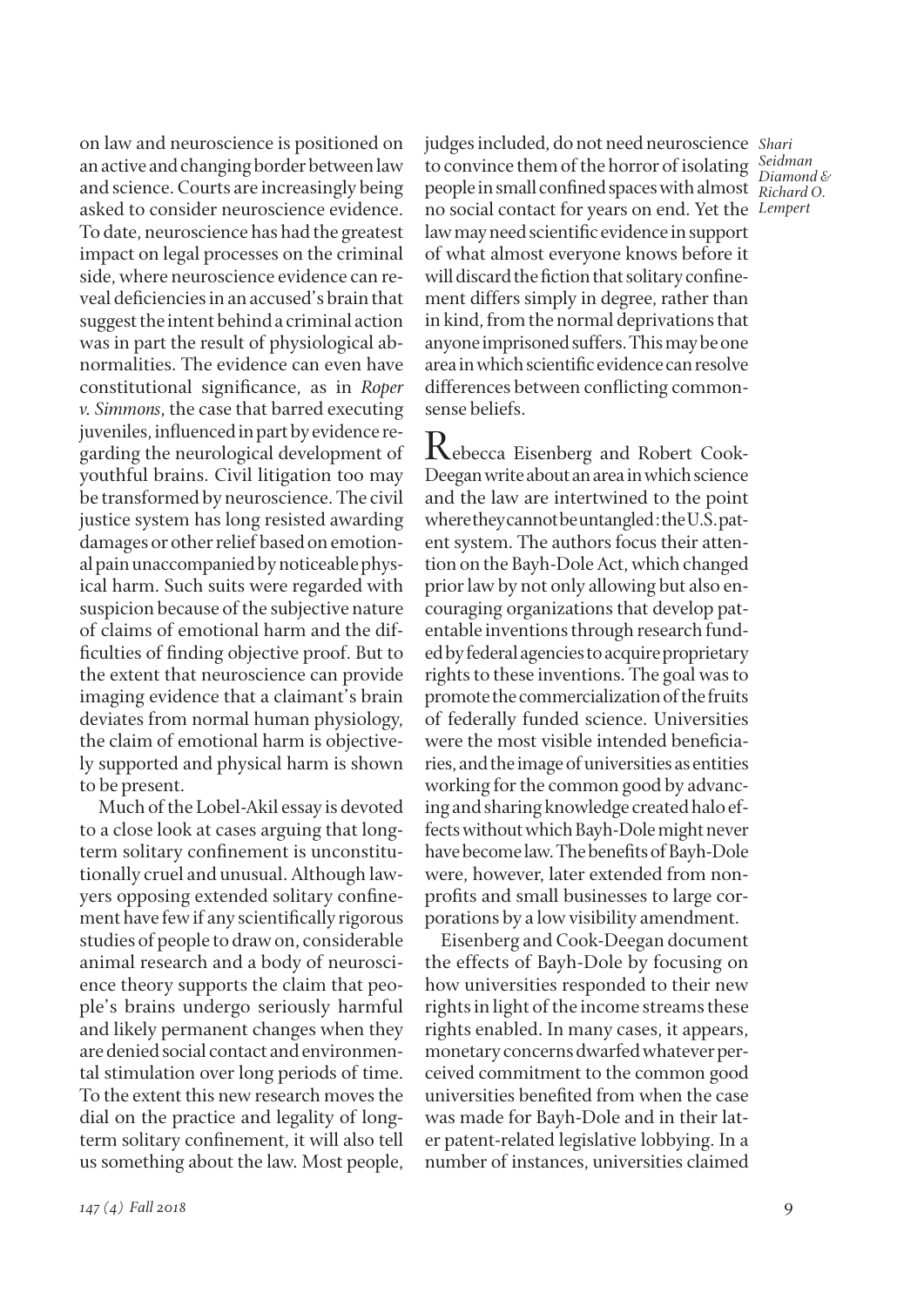*Introduction* patent rights to stifle or extract profits from commercial activities that seemingly would have occurred without a university's patentable contributions. Indeed, some universities have gone further, on occasion selling their rights to patent trolls who make their money by threatening to disrupt or prevent commercialization. Senators Bayh and Dole would, one suspects, not be pleased by some university actions their law has enabled.

> Eyewitness testimony, the subject of Judge Jed Rakoff and Elizabeth Loftus's essay, is the single most common factor contributing to wrongful convictions for serious crimes. Rakoff and Loftus briefly discuss why eyewitness testimony is such powerful evidence before reviewing what we know about the causes of mistaken eyewitness identifications. They then explore efforts that have been made to increase eyewitness accuracy and to help factfinders assess the strengths and weaknesses of eyewitness testimony in trials. Their essay not only reports ways in which the social sciences have been used to identify weaknesses in eyewitness testimony and ways to ameliorate them, but also documents ways in which this knowledge has led to procedural reforms designed to increase the accuracy of eyewitness testimony and the ability of jurors to evaluate it.

> A key distinction made by the authors is the difference between system variables and estimator (or witness) variables. The former has to do with the way eyewitness identifications are elicited: how lineups are constructed, for example. Problems of this sort are relatively tractable, and in many states, scientific findings have led to promising procedural change. Problems posed by the latter–that is, by weaknesses inherent in human observation and memory–pose far more difficult challenges. The best we may be able to do, Rakoff and Loftus suggest, is to educate judges and jurors on fac

tors that, if present, make eyewitness identifications problematic so that they can do a better job of weighing an identification's probative value.

Jennifer Mnookin succeeds in presenting, in remarkably brief compass, an informative account of the state of forensic science today. After effectively acquainting readers with the forensic identification sciences, she highlights issues that are now dominating discussions both within the forensic science community and among the leading critics of forensic science procedures, protocols, and modes of testifying. Mnookin herself has been an important and respected participant in these discussions, especially as they relate to friction ridge (fingerprint) identifications, and one can see why. Her positions are not dogmatic, nor are they entirely critical; rather they both recognize deficiencies in forensic science technologies and ways of testifying, and acknowledge efforts being made, including efforts by forensic science practitioners, to improve the quality and characterizations of the forensic science evidence they offer.

 She supports her claim that one may see the current state of the forensic identification sciences as a glass half empty or half full by reference to a pair of contrasting bite mark identification cases that arose in the states of Connecticut and Pennsylvania within months of each other. In the Connecticut case–a review of a 1991 murder conviction in which bite mark evidence played a major role–the defense, the prosecution, and the scientist who presented the original bite mark evidence agreed that the bite mark identification was worthless, with the expert even calling his earlier testimony "junk science." Combined with corroborating DNA evidence, the judge vacated the murder conviction and reopened the case. In the Pennsylvania case, the trial judge refused to even hold a full hearing to determine if the bite mark evidence offered by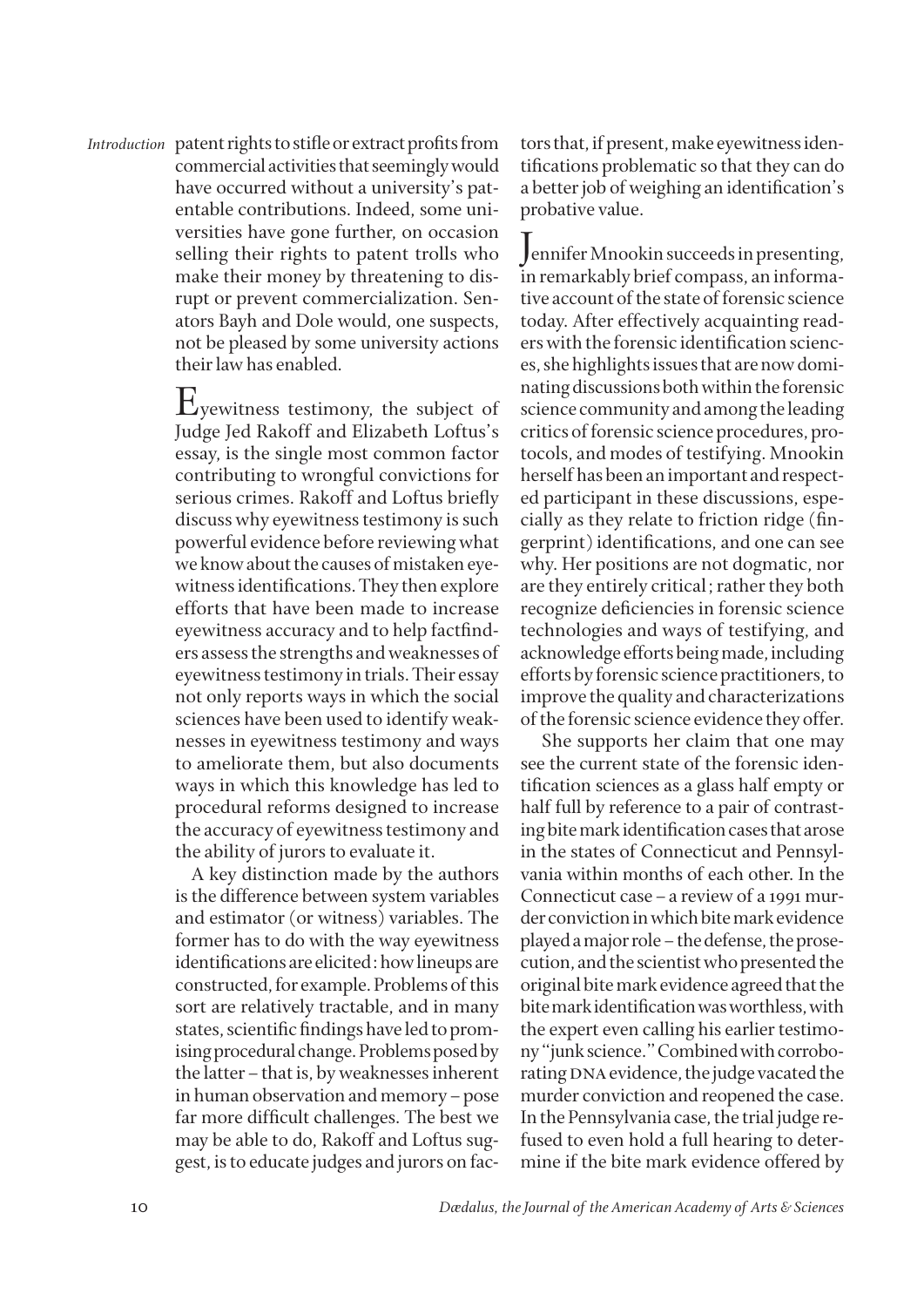the prosecution was sufficiently reliable to be admitted, citing precedent that allowed it. The two cases may be distinguished, but the weaknesses of bite mark evidence are so well known that if it is regarded as sufficiently reliable to be admitted, judicial barriers against other frequently offered forensic science evidence would seem unlikely, no matter how frail the evidence's scientific underpinnings. Mnookin believes, however, that further reform is possible, and identifies collaboration between research scientists and stakeholders in the legal system as the best hope for transformative change.

 $\mathbf B$ ecause uncertainty attaches to all forensic science claims, effectively communicating levels of certainty to factfinders is crucial to accurate fact-finding. Joseph Kadane and Jonathan Koehler present results from an experiment that tests whether the words that fingerprint examiners use to express their conclusions affect the weight that laypersons give reports of possible matches. They find that the two most scientifically defensible ways of reporting on fingerprint comparisons, neither of which claims that two fingerprints indisputably match, have the effect of moderating judgments, when compared to other ways that examiners might express opinions that two fingerprints match. If an examiner is willing to say that she thinks two fingerprints match, respondents are not sensitive to differences in the language used to fortify that opinion.

 This study is important early research, an original study using a brief written transcript and nondeliberating mock jurors, but it is a first step. Research in other areas where social science findings have affected legal procedures, such as the eyewitness reforms discussed in the Rakoff-Loftus essay, began with similar small steps, followed by more elaborate studies in the laboratory and in the field. Kadane and Koehler's findings are intriguing enough that they should stimulate research to con-

firm what they have found, helping both Shari scientists and the legal system to hone in *Seidman Diamond &*  on ways that protocols for communication Richard O. *Lempert* can improve practice.

 $\rm N$ ancy Gertner and Joseph Sanders begin their essay by suggesting that two principal goals of judicial trials, accuracy and fairness, are not consistent. Accuracy references an objective standard, while fairness lies in the eyes of the beholder. Gertner and Sanders cite research suggesting that, consistent with the American model of adversary litigation, people see decisions that affect them as fairer when they have had an opportunity to provide information to the decision maker and to have their stories heard. Accuracy, on the other hand, is thought by some as likely to increase when an expert judge closely controls proceedings and witnesses are not identified with parties. When scientific matters are at issue, not only does party control lead to the biased selection of experts who may not be representative of the best available expert opinion, but serving as a party witness can color expert evaluations and the way experts report their findings, even when they think they are being objective.

Having laid out the potential tension between accuracy and fairness and the research pointing to it, Gertner and Sanders explore suggested reforms aimed at enabling more accurate evaluations of scientific evidence within the general confines of the American adversary system. These include readjusting the order of testimony so that opposing experts testify in temporal proximity to each other; adopting the Australian procedure of "hot tubbing," in which experts appear together before the factfinder to present and discuss their differing views; and making changes in jury procedure likely to increase the ability of jurors to understand expert testimony and better judge where the weight of the scientific evidence lies. The authors explore not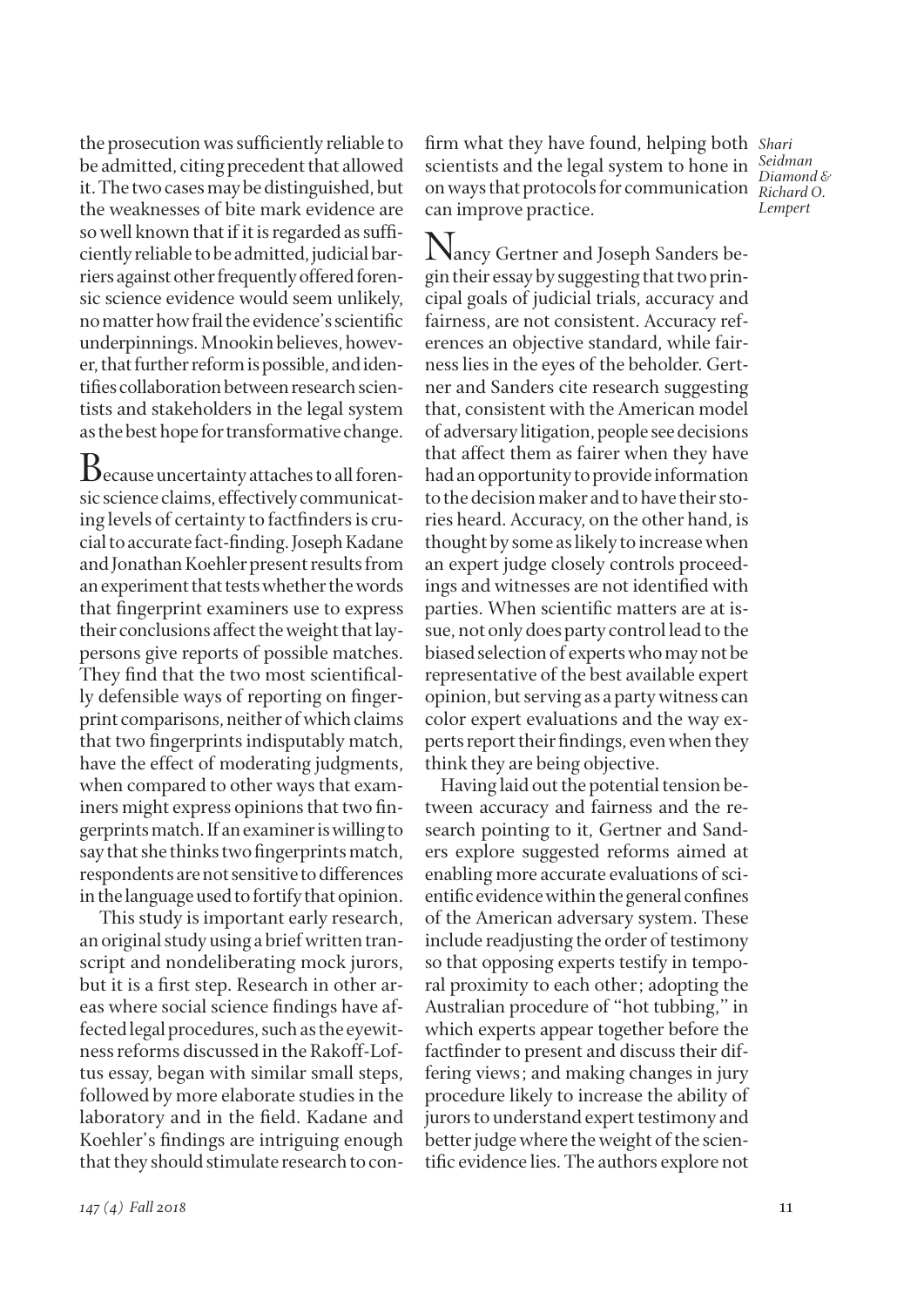*Introduction* just the potential benefits from such changes but also potential downsides and difficulties of implementation. Implicit in the Gertner-Sanders essay is a message more explicitly stated in other contributions: while we can be confident that some reforms, mainly relating to jury management, are likely to improve the evaluation of expert testimony, we need more research that targets other reforms, particularly those relating to expert selection, information sharing, and the presentation of expert testimony.

> Daniel Rubinfeld and Joe Cecil discuss the core challenge that scientific evidence often poses for judges and juries: namely, difficulties in understanding which side to believe when the parties' experts present conflicting scientific testimony and the triers, unschooled in the science, have in their prior knowledge little basis for preferring one side's analysis to the other's. The authors review three methods the law has developed to help courts better evaluate science: court appointed experts, court appointed advisors, and special masters. Court appointed experts, like the parties' experts, evaluate the relevant evidence and may testify in court, subject to cross-examination. Their apparent neutrality is thought to make their views particularly influential if they testify, which in turn means that their findings may stimulate settlements rather than be a precursor to testimony. Court appointed experts may also contribute without rendering opinions by, for example, getting the parties to agree on a common data set or on the methods to be used in their analyses. Court appointed science advisors serve a function much like a judge's law clerks, except they assist the judge in evaluating the scientific evidence in the case while the ordinary law clerk assists by assembling relevant legal materials and aiding in opinion writing. Special masters fill a judge-like role. They can hear evidence, sort through material, help with dis

covery, and issue recommended findings for a judge to consider. Where a case turns on scientific evidence, they can be chosen for their expertise in the relevant science.

None of these procedures is in common use, and although they are attractive options, they also have, as Rubinfeld and Cecil point out, potential shortcomings. These include the extra costs they impose on parties and the possibility that they may have undue influence on final results, particularly if the science is not settled. Experts may be unbiased in their relationship to the parties, but they may favor or deplore particular scientific methods or schools of thought.

 $\rm V$ alerie Hans and Michael Saks begin their essay by noting the fundamental paradox that motivates several of the essays: "those with the power and duty to evaluate expert testimony possess less knowledge of the specialized subject matter at issue than that possessed by the experts whose testimony they are evaluating." Moreover, "Expert evidence must be prescreened for nonexpert jurors by nonexpert judges." If this is not trouble enough for the legal system, Hans and Saks point to general shortcomings of human reasoning, including the degree to which rationality may be subverted by biases relating to how information is acquired and the use of heuristics. Yet the Hans and Saks essay is more optimistic than pessimistic about the capacity of judges and juries to deal with expert scientific evidence. They point to the importance of factfinder neutrality in evaluating conflicting expert claims and to the ways in which the organization of trials and collective decision-making work to foster careful processing of information.

Perhaps most striking in the Hans and Saks essay is the number of studies they can reference that provide an empirical basis for procedures and reforms that are likely to enhance the capacity of jurors and judges to understand and rationally eval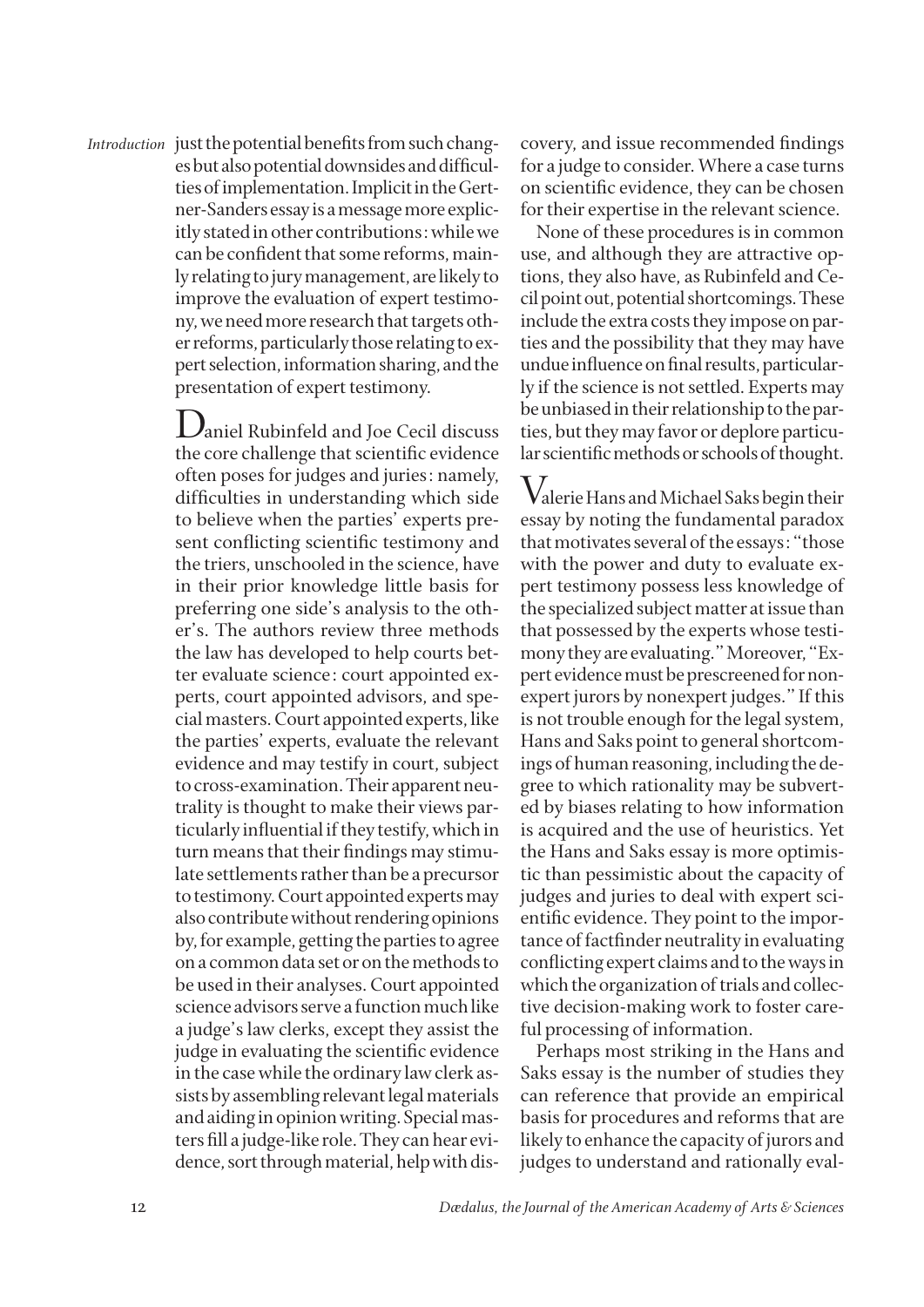uate the claims experts make. Also striking is how few of the studies have been replicated to create a robust body of research, allowing an observer to say with confidence, "this will work" rather than "this appears promising." Their conclusion, thus, is hard to dispute: "We must collect data and run experiments; that is, we should take a scientific approach to deciding on those reforms that will best enable judges and juries to cope with modern scientific evidence."

In their closing essay, David Baltimore, Judge David S. Tatel, and Anne-Marie Mazza highlight the challenges posed by the distinct cultures of science and the law and discuss one of the most important recent developments in efforts to bridge gaps between these cultures: the creation of new, broadly representative institutions that bring members of both cultures together to work cooperatively on issues that are raised at their intersection. Baltimore and Judge Tatel currently cochair one of the most important manifestations of this effort: the Committee on Science, Technology, and Law (CSTL), a new standing committee that serves under the auspices of the National Academies of Sciences, Engineering, and Medicine. In their essay, Baltimore, Tatel, and Mazza describe the concerns that inspired the creation of the

CSTL and the legal backdrop that helped Shari stoke these concerns. They then highlight *Seidman*<br>*Diamond &* some of the CSTL's accomplishments, in-<br>Richard O. *Lempert* cluding its influence on rule-making and public policy and the establishment, under its auspices, of a committee that took a hard look at the scientific foundations of the different forensic sciences, an effort yielding a critical report that sparked an ongoing national conversation about the forensic sciences, affecting both the legal and scientific communities. Other efforts have been similarly well received. Together with ongoing research, bringing experts of this sort together has an important role to play in improving the quality of the science offered to courts and the ability of courts to intelligently evaluate that science.

 $\Lambda$ s editors of this volume, we are delighted by the range of new and thoughtful insights about the relationship between science and the legal system represented by the essays in this collection. The authors do not provide solutions to all of the challenges presented by the interface between science and the legal system. The gaps, pushbacks, and procedural obstacles will continue to require attention, borrowing from Mnookin's characterization, to fill the science-law glass. They do, however, provide reasons for optimism about future collaboration between science and law.

### author biographies

SHARI SEIDMAN DIAMOND, a Fellow of the American Academy since 2012, is the Howard J. Trienens Professor of Law and Professor of Psychology at the Northwestern University Pritzker School of Law, and Research Professor at the American Bar Foundation. She is the author of the *Reference Guide on Survey Research* in the *[Reference Manual on Scientific Evidence](http://www.law.northwestern.edu/faculty/fulltime/diamond/papers/ReferenceGuideSurveyResearch.pdf)* [\(3rd ed., 2011\)](http://www.law.northwestern.edu/faculty/fulltime/diamond/papers/ReferenceGuideSurveyResearch.pdf) [a](http://www.law.northwestern.edu/faculty/fulltime/diamond/papers/ReferenceGuideSurveyResearch.pdf)nd *The Multiple Dimensions of Trial by Jury: Studies of Jury Behavior* (2016, in Spanish) and editor of *Trademark and Deceptive Advertising Surveys: Law, Science, and Design* (with Jerre B. Swann, 2012).

RICHARD O. LEMPERT, a Fellow of the American Academy since 1993, is the Eric Stein Distinguished University Professor of Law and Sociology, emeritus, at the University of Michigan. He is the author of *A Modern Approach to Evidence: Text, Problems, Transcripts, and Cases* (with Samuel Gross et al., 5th ed., 2013) and *An Invitation to Law and Social Science* (with Joe Sanders, 1986) and editor of *Evidence Stories* (2006).

*Seidman*